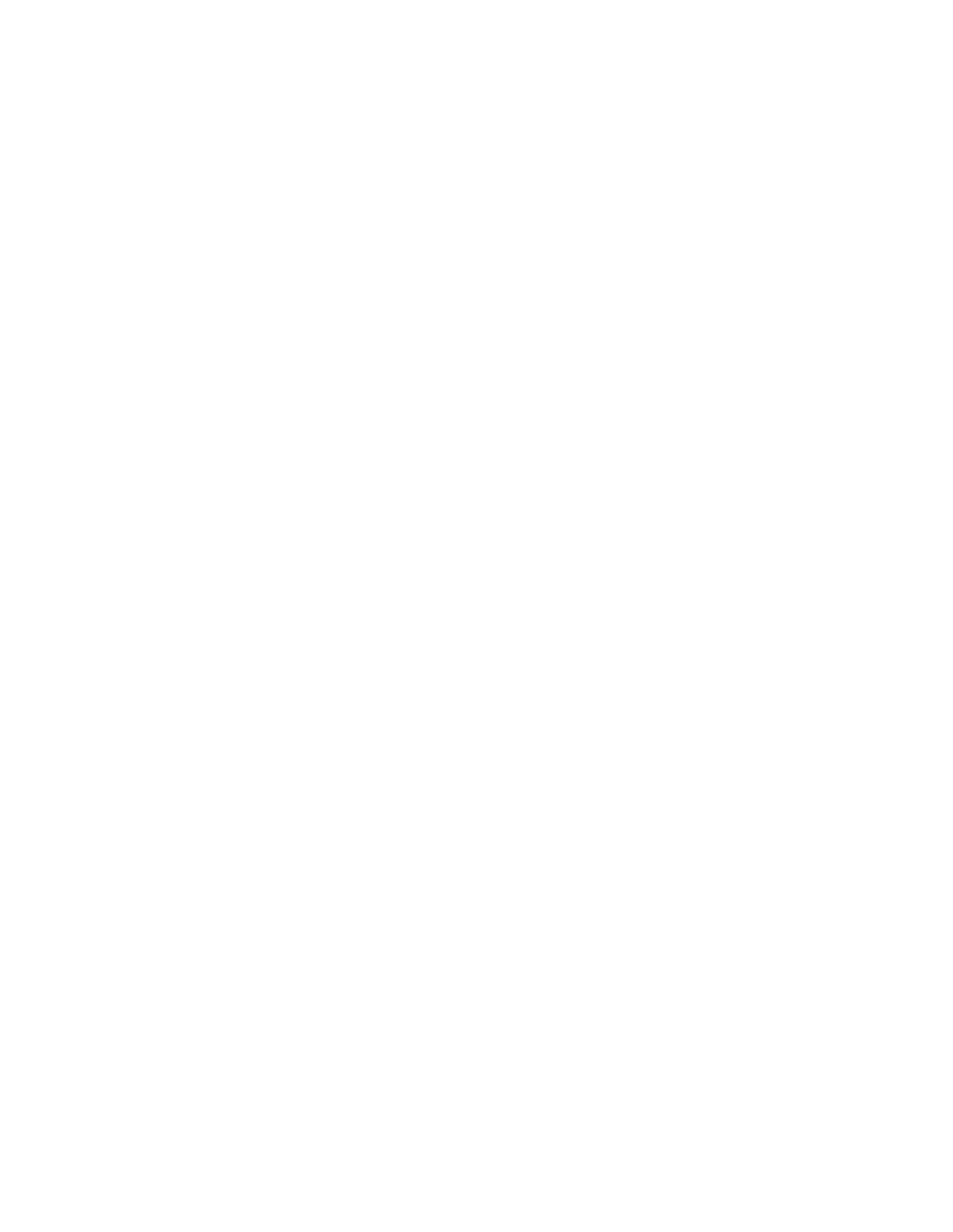#### v Robert Muller's *5000 Ideas* started on 11 July 1994, 2000 days before 1 January 2000 v **~ Idea 473 ~** 26 October 1995

During the next years I will deliver a series of major speeches on fundamental subjects in my mind and heart, namely the absolute need for a new political system for our Earth, for a new education, for global leadership training, for new global media, for a new economics, for a global spirituality, for better ways of human settlements on the planet, for ensuring a minimum well-being for all humans, for preserving our planet, its nature, its seas, oceans and climate for future generations, for enhancing human happiness and the overall beauty of our paradise Earth, unique in the immense universe.

# **~ Idea 1269 ~** 31 December 1997

On this last day of the year, I dream that humanity will say someday: "It is on that sacred hill, indigenous Mt. Rasur, that Robert and Barbara Muller dreamt their visions of paradise Earth, of a divine, happy, peaceful humanity living on a demilitarized planet, and from which their visions, dreams and ideas spread to the world and were fulfilled."

# **~ Idea 1987 ~**

In my view the two main purposes of government should be:

- to make the Earth a paradise
- to render humanity happy.

Well, since we have already words like humanizing, civilizing, pacifying, why don't we coin two more words: paradizing and happinizing, to create paradise and achieve happiness on Earth. A landscaper or a person tending a beautiful garden would be a paradizer by beautifying a little corner of the Earth. A philanthropist would be a happinizer, a gaiaphilist a paradizer. Why not? It is all a matter of starting a new custom. After a while it would be accepted as common sense. Did not God give us this message and duty when he placed Adam and Eve in paradise Earth?

How exciting will be the day when we will be able to say: we did it, we have made the Earth a Paradise, a garden of Eden inhabited by a happy human family! And how exciting this task will be for the 21st century!

## **~ Idea 3219 ~**

The same way as so many nations, for example the Spaniards, the British, etc. were exploring the Earth with unlimited enthusiasm and self-interest I wonder if all humanity could not embark and unite around a new and even more fantastic exploration: the way of making this planet a peaceful, just, happy, fulfilled, well-preserved, non-violent paradise in the universe. How exciting this would be. Let us start an all human Paradise Earth Project (PEP). It should accompany the Culture of Peace and Non-violence Campaign launched by the United Nations and UNESCO to totally eliminate war and violence from humanity by the year 2010.

## **~ Idea 3294 ~**

When will we be able at long last to call our Earth a Garden of Eden, a Garden of Peace, Love, Beauty and Happiness, a paradise in the universe?

Yes, Peace, Love, Beauty and Happiness, a Paradise Earth should be our objectives for the 3rd millennium, to be attained as rapidly as possible. The higher the objectives, the closer one gets to them.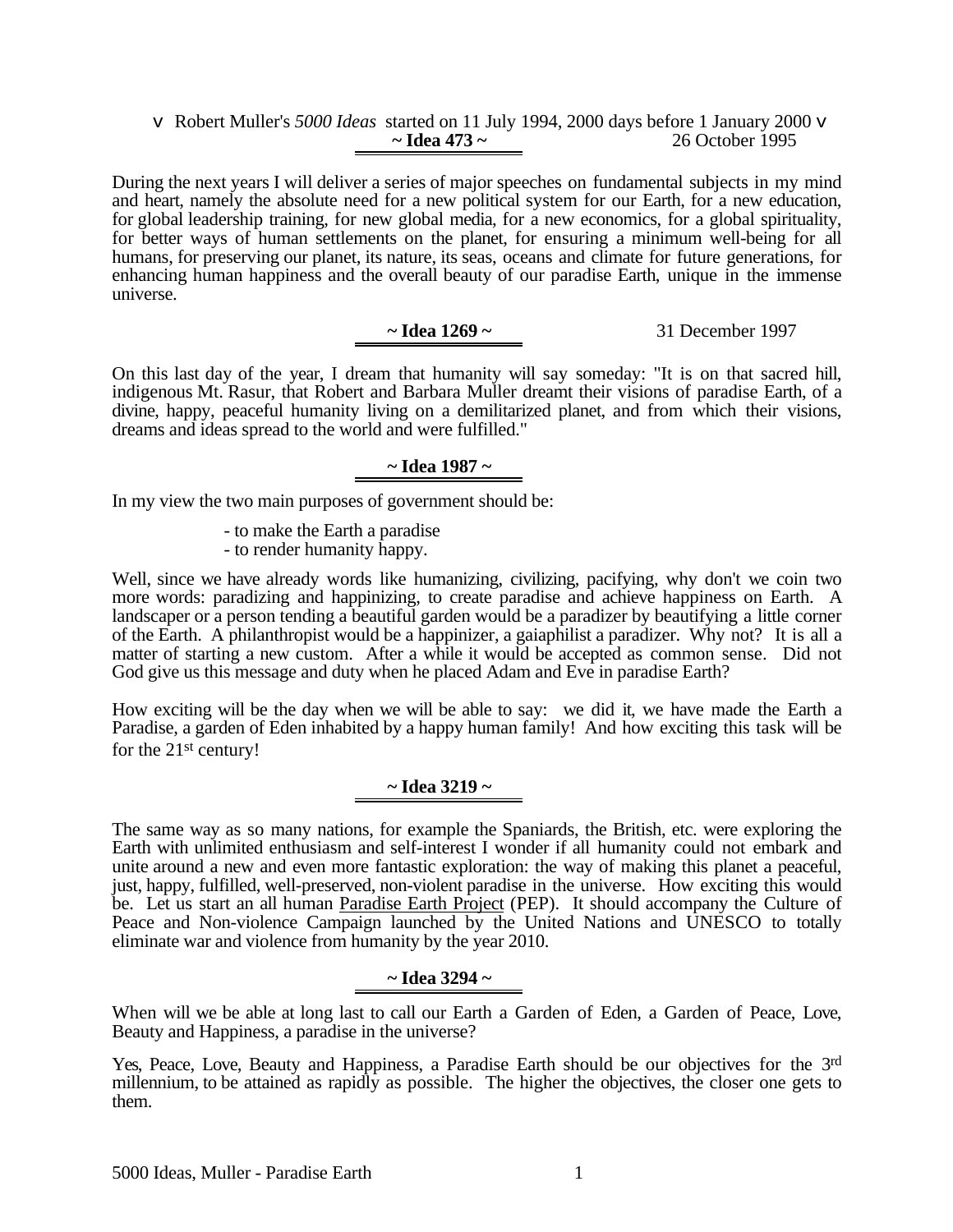#### **~ Idea 3391 ~**

It will be much easier to plan and work intelligently for a just, happy, fulfilled humanity on a wellpreserved Earth than to cope in innumerable, disorderly ways with the multitude of problems besetting us now on Earth. Yes, why not try to achieve paradise Earth within the next hundred years? Let us set Paradise Earth 2100 as the target, the logo for the celebration of the year 2100.

#### **~ Idea 3395 ~**

Why not have in Universities a new faculty called 'Achievement of Paradise Earth'? Isn't that a major dream and objective of the human species? Such faculties could render us a tremendous service. We must create one at the UN University for Peace. It will be one of my objectives.

## **~ Idea 3398 ~**

We have more than 30,000 international peoples' associations working for the good causes of a better world and humanity. But surprisingly not a single one tries to achieve Paradise Earth. The word is not even mentioned by a single one of them.

I am at fault myself: I am writing *4000 Ideas and Dreams for a Better World* but that is not enough. If God allows me to live longer, I must write and publish the next 1000 ideas on how to achieve Paradise Earth, and select from the first 4000 ideas those which are related to that achievement.

#### **~ Idea 3906 ~**

There are places on Earth which are very special, which have a power of elevation, inspiration and enlightenment, almost of a cosmic, universal nature. Sacred Mt. Rasur where the first University for Peace and Earth Council of this planet are located is such a place. I wish that Gaia scientists (scientists of the Earth) would study such places. It is perhaps there that the capitals of the Earth, the offices of the heads of states and the heads of all world and regional organizations should be located. It would lead to a fundamental transformation and elevation of humanity and of the entire planet to the ultimate success of the cosmic forces of the universe to achieve paradise Earth.

## **~ Idea 3908 ~**

At this beginning of a new millennium we humans must absolutely decide to open a new era of the Earth, of nature, of ourselves and plan with joy and enthusiasm a true paradise Earth visited some day by astonished outer space beings who will offer us as a model to other life-bearing planets in the universe.

## **~ Idea 4104 ~**

The image of a Robert and Barbara Gaughen Muller Library came up to me:

In the middle would be a round table with the volumes of our *4000 (soon 5000) Ideas and Dreams for a Better World*. On the walls excerpts from these volumes and books on many subjects of our human fate would be displayed.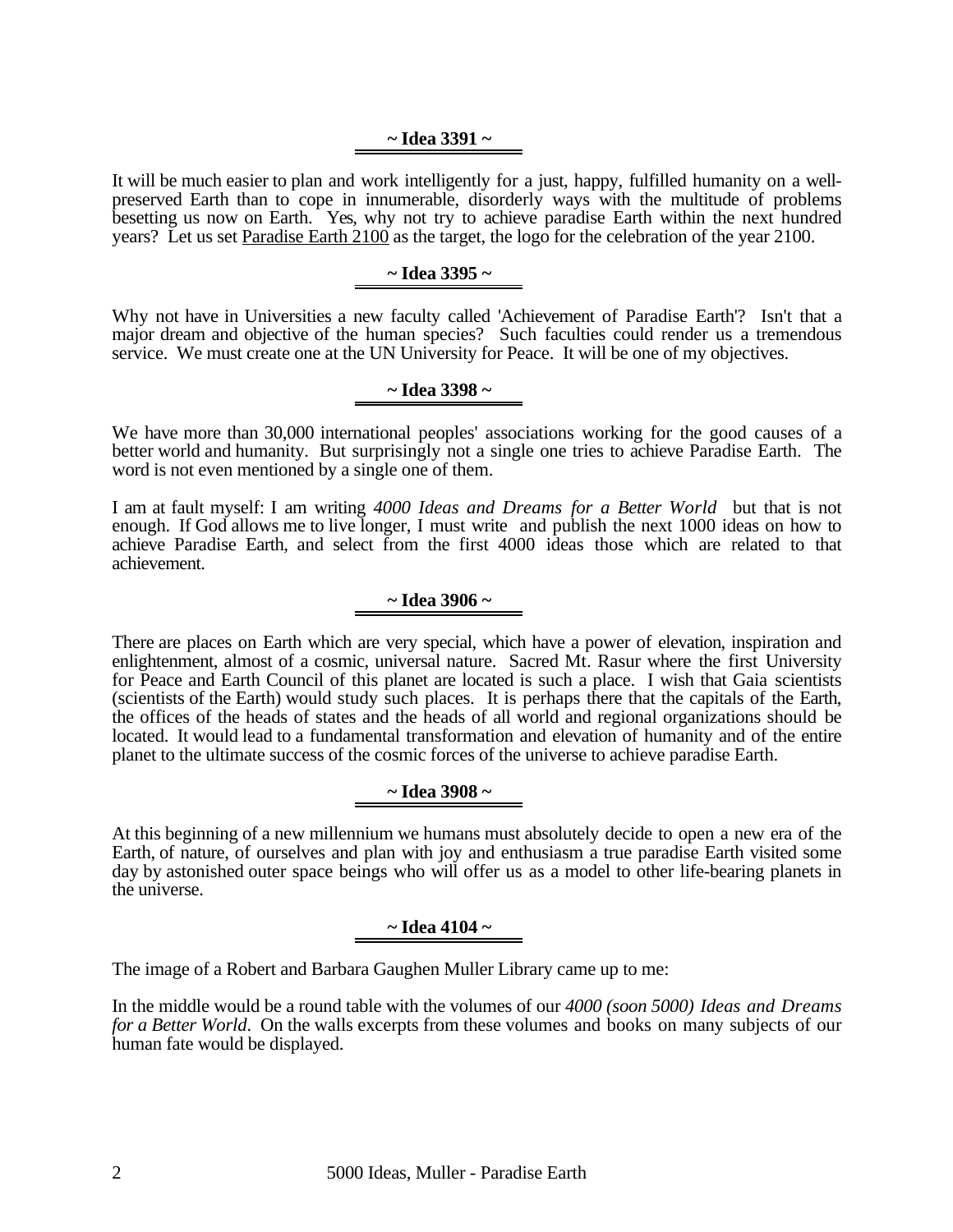Students from the UN University for Peace, researchers, writers, linguists, visionaries, heads of states, prophets and searching minds from around the world would be allowed to stay there, to spend a few days and nights, to awaken in the morning on sacred Mt. Rasur looking as far as the Pacific Ocean and writing their ideas and dreams for paradise Earth. One wall of the library would be devoted to implemented ideas.

All our archives, chronological files, journals, writings, speeches, manuscripts, tapes and videos would be available and preserved in adjacent rooms.

# **~ Idea 4135 ~**

We should make Mt. Rasur in demilitarized Costa Rica the sacred mountain of ideas, dreams, visions and prophecies of paradise Earth, as predicted by Rasur, the God of the indigenous children.

#### **~ Idea 4193 ~**

Making the Earth a true paradise is conceived principally as an action which should come from the top: governments giving up wars, ensuring the well-being of all their people, suppressing the colossal armaments and military expenditures.

But there is more to it: each individual, each one of us can make of our personal life a paradise, our family a paradise and contribute to making our neighborhood, our village, our city a paradise of peace, justice, happiness and beauty. Barbara and I do it with Mr. Rasur in Costa Rica. Why not create a World Peoples' Movement for Paradise Earth.

#### **~ Idea 4400 ~**

Impossible will you say. Well, one must always decide to attain the highest, maximum objective. A man was set on the moon only after a strict plan to attain that objective was adopted and firmly executed. We must do the same for the Earth and humanity: design, adopt and firmly implement a Paradise Earth 2050 Plan. Let us work on it and make the sixtieth anniversary of the UN in 2005 an important step towards it..

## **~ Idea 4422 ~**

We humans should feel like very precious, very advanced, evolved whole sentient miraculous cosmic beings on one of the most incredible, perhaps unique life-bearing planets in the universe. This is what children ought to be taught in schools: that they are true miracles whose job will be to create Paradise Earth.

## **~ Idea 4515 ~**

Until the end of our lives there remain marvelous treasures, places and ideas still to be explored. Mother Earth should be renamed Goddess Earth, Paradise Earth.

## **~ Idea 4886 ~**

God made only one mistake when he created the Earth: it was to create man. Of course he had an excuse, it was the last day of his hard labor to create a miraculous, incredibly beautiful paradise Earth and He was tired.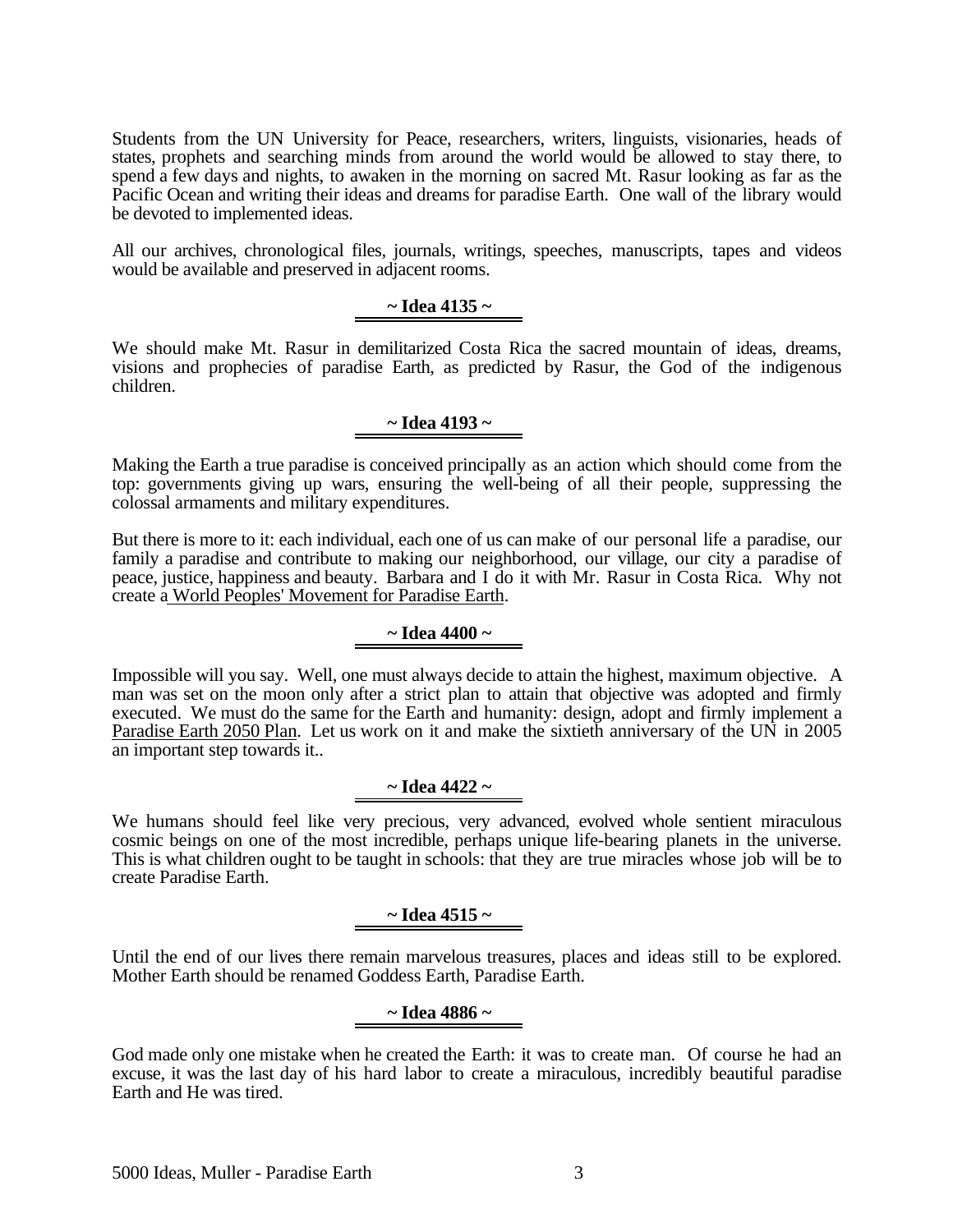#### **~ Idea 4930 ~**

I cannot understand why love is not inundating our Earth. Why must it be business, money, 'freedom of enterprise', more and more merchandises and 'goods', running around the world and endless activities and agitations? How about love for our beautiful Earth and her nature, love for peace and tranquillity, love for our neighbors and our environment, love for the depth and genial meaning of our individual, miraculous human life?

This is such a wonderful, extraordinary, perhaps unique planet in the universe that we can no longer have wars and destructive competitions on it. We must now fulfill our destiny: make of this planet Paradise Earth and live fully filled, happy, loving, heavenly, individual and family lives on it.

#### **~ Idea 5034 ~**

Humanity on this miraculous planet must absolutely be a success story. Having finished my 5000 ideas I want to write my next work on Paradise Earth. I have always felt that despite all the errors and pessimism we can preserve this planet as the true paradise it is and make it an even greater one.

#### **~ Idea 5050 ~**

Too few people on this planet try to solve the impossible. We need many men and women who would consider it their duty to solve the impossible. In particular we need paradisers, i.e. people who consider themselves capable to organize paradise Earth.

#### **~ Idea 5053 ~**

Only one belief can put an end to all anxieties on this planet: the belief in the perfectibility of the human race and its capacity to organize paradise on Earth. Yes, paradise Earth should be the next, highest objective, priority and ideal of humanity. Let us decide so world-wide and work for it with our imagination, belief and enthusiasm.

#### **~ Idea 5196 ~**

The Earth:

"Dear Robert, there is something you do not do enough. You should tell your readers and listeners that they are my natural children, all made of my ground, vegetation, fruits, air, water and animals' flesh. They should therefore love me, take good care of me, keep me healthy, beautify me, give me children in reasonable numbers, not to kill each other, not have wars which destroy me and yourselves, and insist to be returned to me, buried into me at their death to become other products and children of mine. I think I am doing my job well. If you humans, my children, will do it too, we will be the most perfect planet in the universe, we will be Paradise Earth.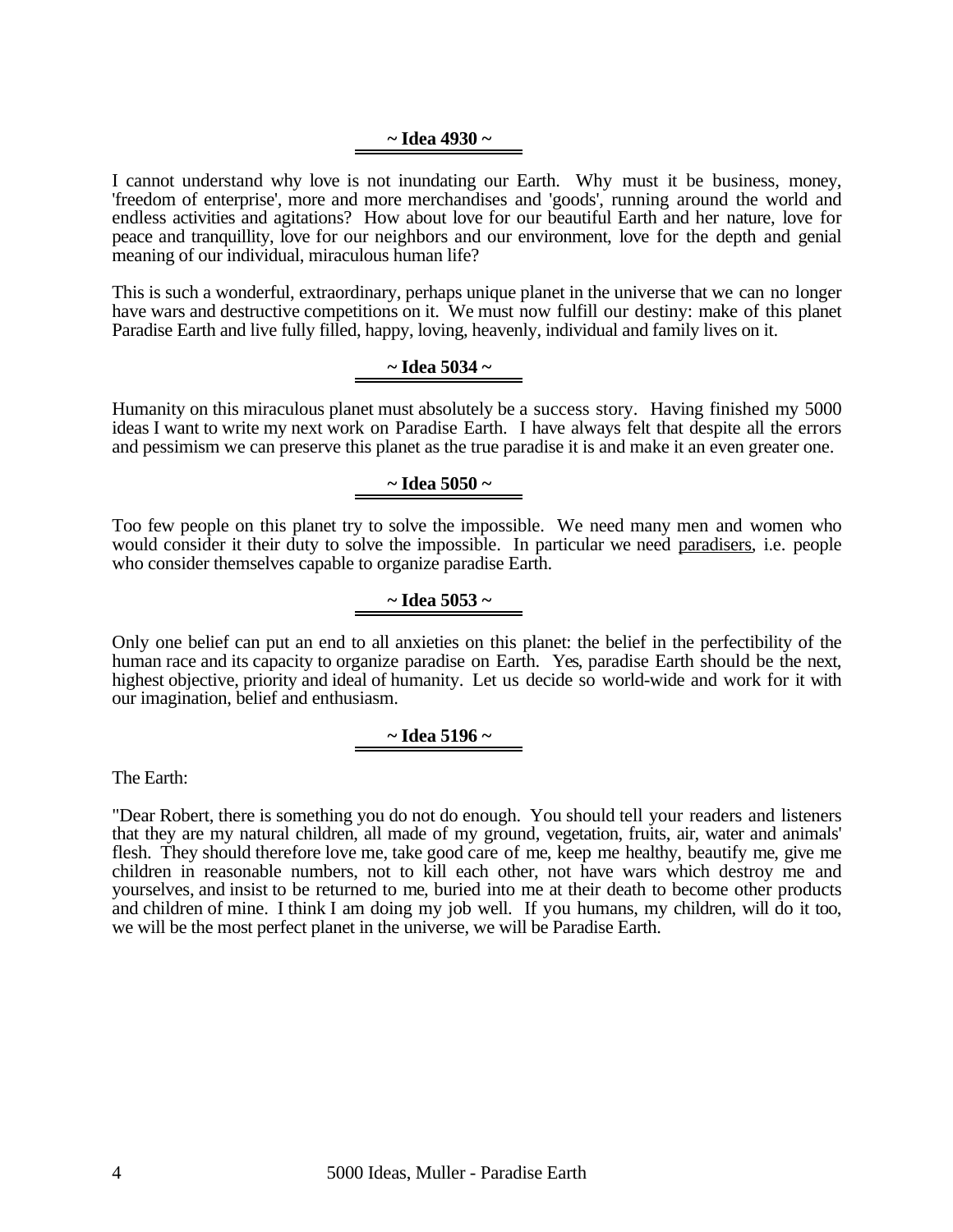#### **~ Idea 5218 ~**

There are just too many wrongnesses left on this planet. How can we accept that side by side there remain hundreds of millions of poor, often hungry, homeless brothers and sisters while astronomic sums are being spent each year on armaments and militaries?

The United Nations and its 32 specialized agencies should publish every year a report or reports on world wrongnesses. They should be in three parts:

1. wrongnesses healed, corrected during the preceding year

2. persisting wrongnesses still to be corrected

3. new, emerging wrongnesses, if any

As a result we will move closer to a better world, nearer to the supreme ideal of paradise Earth.

#### **~ Idea 5247 ~**

The Earth:

"Dear Robert, if only this capitalistic system of producing endlessly more goods, more travel, more inventions, more needs, more media could change. If it continues to spread world-wide it will mean my decease."

I:

Dear Earth, I am trying to do my best and more and more people are trying too, but capitalism continues to gain ground world-wide.

The only thought I have is to propuse that you, the Earth, should be made a paradise. My next book will be on the attainment of paradise Earth.

**~ Idea 5272 ~**

If God brought me and Barbara to the paradise of Mount Rasur, it is to exert every possible effort to make of the whole planet a paradise Earth.

# **~ Idea 5273 ~**

Every day should be a day of thanks for the miracle of human life and of paradise Earth.